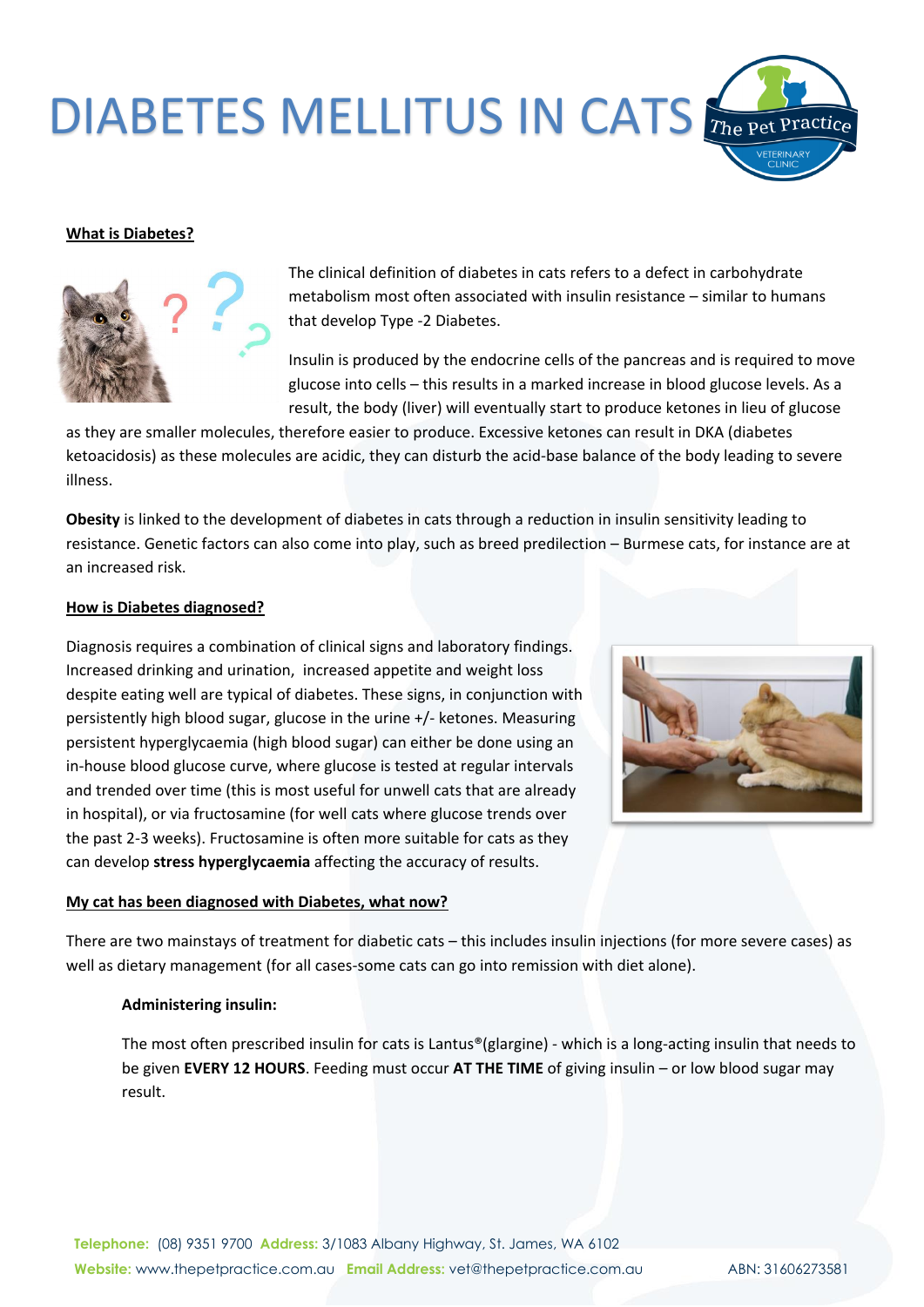# DIABETES MELLITUS IN CATS





Insulin **MUST BE KEPT IN THE FRIDGE AND PROTECTED FROM LIGHT.**  Do not draw up syringes in advance as the plastic in the syringe will degrade the insulin and it may not be as effective. Ensure you dispose of needles in the sharps bin provided.

Insulin must be given **SUBCUTANEOUSLY** (under the skin) – the picture on the left denotes the correct way to inject insulin under the skin, ensuring not to pierce all the way through the skin

It is recommended that you **SWITCH SIDES** daily as seen in the photo to the left– this is the ideal site on the body to inject.

It is good to practice on something like an orange, injecting just water so that technique can be developed.

#### **Feeding:**

A high protein, low carbohydrate, and restricted fat diet is recommended (AKA the 'Catkins' diet). Your veterinarian will calculate your cat's daily intake requirements and divide them into two meals to facilitate insulin administration. **STICK TO THE DIET** as any alteration or extra food can affect blood glucose (glycaemic) control.

If the cat is unwilling to eat **DO NOT ADMINISTER INSULIN.** If insulin is given without food, it can lead to hypoglycaemia which can potentially be dangerous. Clinical signs of hypoglycaemia include: trembling, lethargy, collapse and even seizures. If you suspect your cat is hypoglycaemic try and give them a bit of food– if your cat is unconscious, place honey or syrup on the gums (beware of bites if actively seizuring – wait for seizure activity to finish) and **SEEK VETERINARY ATTENTION** as intravenous glucose will likely be required. If your cat will not eat his/her meal **WAIT UNTIL THE NEXT MEAL** to feed and administer insulin. If they have not eaten the second meal, contact your veterinarian.

Specially formulated prescription diets are often prescribed for cats with diabetes. These include:

### **Royal Canin Diabetic** or **Hill's M/D.**

It is a good idea to keep a food and exercise diary to help communicate with your veterinarian the correlation with glycaemic control. It is also good to record how much your cat is drinking to determine resolution of clinical signs.